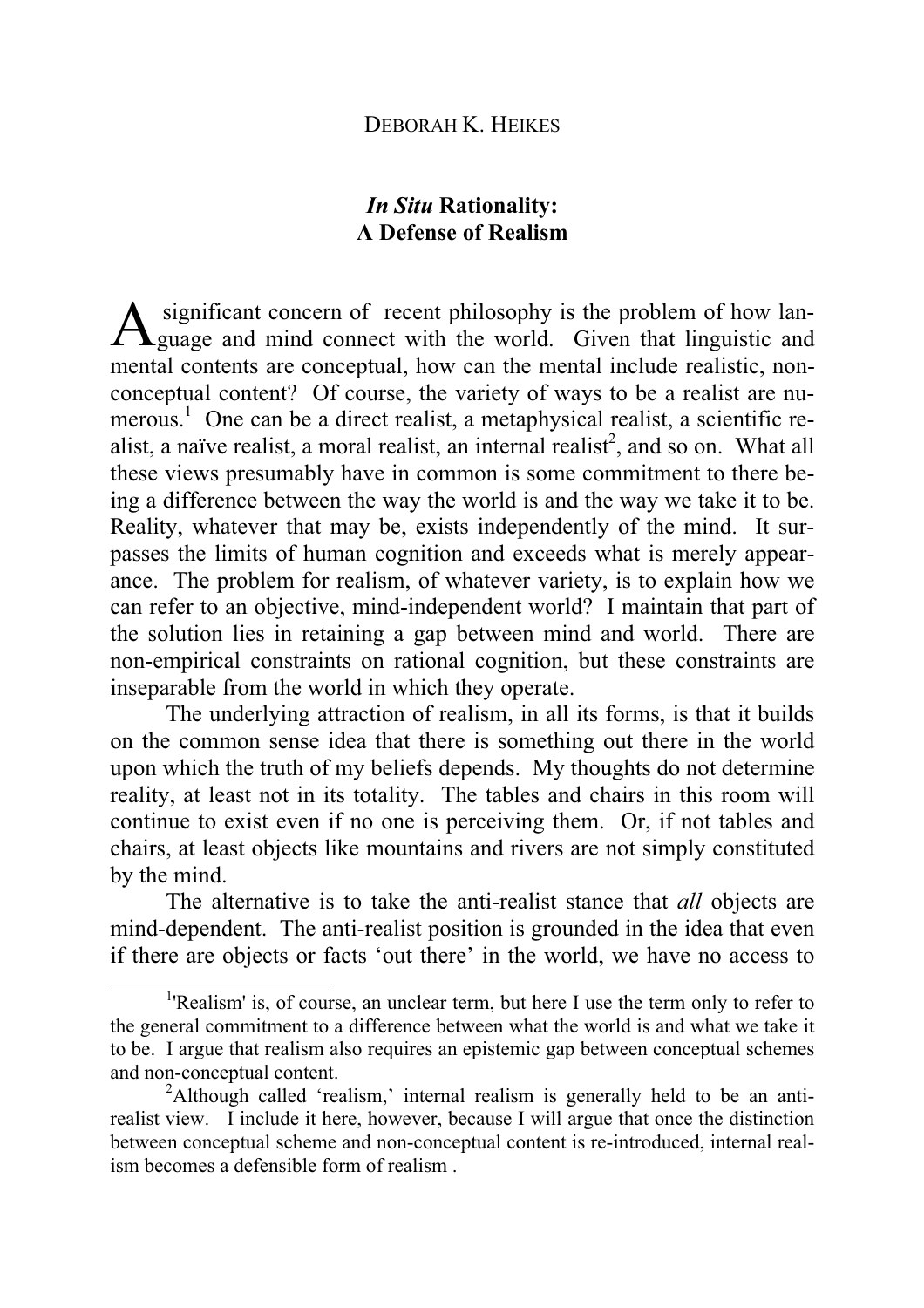them. Cognitive contents must be conceptual; hence, cognition and knowledge cannot concern what is inherently non-conceptual. Antirealists argue that we must reject the so-called Myth of the Given because whatever this 'given' may be (e.g., Kantian noumena), it is inaccessible and, thus, explanatorily irrelevant.

 What contemporary realists and anti-realists often share, however, is the denial of what is typically called either a God's eye point of view or a view from nowhere. A traditional notion of objectivity as absolute impartiality and value-neutrality isolates the structure of thought from its content. However, from Kant's Copernican revolution to Neurath's boat, philosophers have become increasingly more skeptical about the possibility of access to or knowledge of the world apart from the cognitive and linguistic structures that we use to structure our experiences. This shift has led, in many instances, to a denial of a gap between conceptual scheme and the content of thought.<sup>3</sup> Denying the gap between form and content threatens to undermine any notion of objectivity beyond internally agreed upon standards of justification. Thus, both realists and anti-realists are left with this problem: how to fix linguistic reference and mental content.

 Although I do not have space to defend adequately this assumption, I believe that anti-realism, which lacks of the constraint provided by external content, cannot establish a sufficiently strong notion of objectivity to solve this problem.<sup>4</sup> Certainly, for those willing to abandon strong objectivity, this is no strike against anti-realism. However, I think the relativism inherent in anti-realism has potentially serious epistemic and moral consequences. Hence, we should maintain the gap between scheme and content, but not as an unbridgeable divide. To deny this gap is to lose any substantive claims to external, non-conceptual content as a constraint on belief and reference. And to lose this constraint is to undermine justification across discourses or across epistemic schemes. Putnam's internal realism illustrates the necessity of an alternative explanation, serving as a good example of the dangers of denying the gap between scheme and content.<sup>5</sup>

To avoid substantive relativism, there needs to be a gap between scheme and content, there needs to be transcendental, non-naturalizable

<sup>&</sup>lt;sup>3</sup>See for example, Sellars, Putnam, Davidson, and McDowell.

<sup>&</sup>lt;sup>4</sup>For a further discussion of this argument, see Heikes.

<sup>&</sup>lt;sup>5</sup>The same problem occurs with views such as John McDowell's 'relaxed naturalism' and Paul Moser's 'semantic foundationalism.' I focus here on Putnam because I believe it to be largely correct in its criticisms and responses to standard Cartesian conceptions of objectivity. Also, the weaknesses in Putnam's proposed solution highlight the need to maintain an epistemic gap between the mind and the world.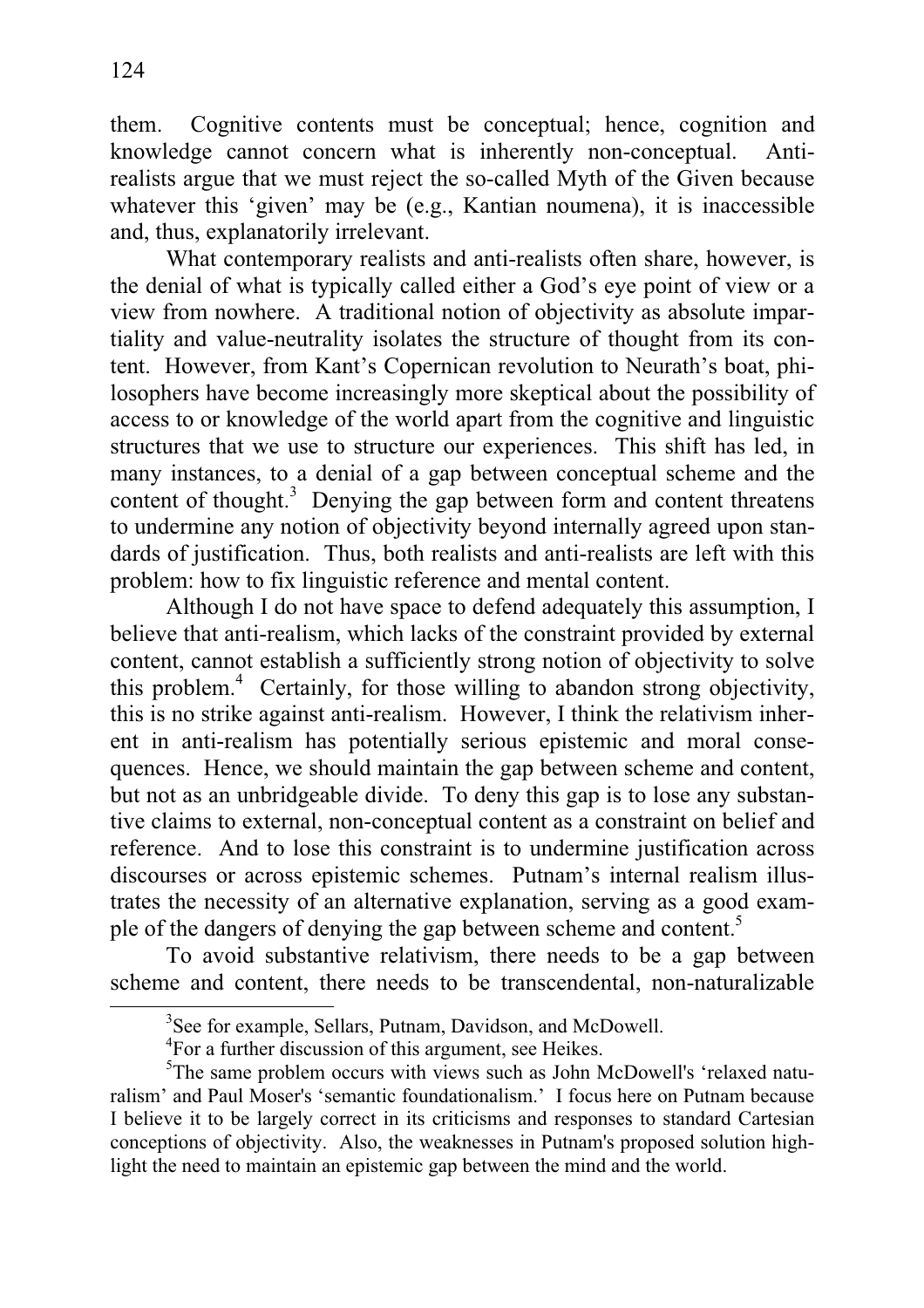constraints on rationality. The problem lies in saying what these constraints are and in showing how these constraints are integrated with the empirical content on which they operate. The solution, I maintain, is in understanding the non-propositional foundation of rational cognition. At its ground, rationality is a non-propositional activity. It involves knowing how to formulate beliefs, construct meaningful utterances, and act in the world. It is not simply a propositional or a representational activity. Rationality, in fact, has a dual nature. It has both a narrow concern with facts about a thinker's internal mental states and also a broad concern with forming true beliefs and making good decisions. <sup>6</sup> Fundamentally, rationality is not about describing norms or principles of justification; it is an activity. The rational cognizer need not articulate the totality of her epistemic practices. In fact, our epistemic practices are, in many ways, opaque to us. Rather, to be rational, cognizers need simply to act rationally. The seeming paradox, of course, is that we must be capable of saying what constitutes rationality. On the surface, this may not appear a promising way to resolve issues of linguistic reference or mental content. However, only by placing rationality in the context of activity in the world, can we begin to see how to fix the reference of our linguistic utterances or to understand how we have thoughts about the world. The limits of rationality are both external and internal; they are both transcendental and empirical. Even if the nature of rationality is such that neither of these limits can be determinate, they need not be substantively relativistic.<sup>7</sup>

### *Internal Realism and Relativism*

One possible solution to bridging the divide between scheme and content is to deny any ontological or epistemological gap between the realm of concepts and the realm of sensibility. 8 This solution, however, ultimately sac-

<sup>&</sup>lt;sup>6</sup>For a more complete discussion of this point and how apriori rules of rationality can, perhaps, bridge this divide, see Wedgwood.

 $7^7$ My focus here is on how the concept of rationality plays a role in some of the problems generated by the realism/anti-realism debate. I maintain that rationality has both a theoretical and practical nature, but I do not have sufficient space to develop a thorough account of rationality in all its forms. One such attempt, though, is offered by Audi.

 ${}^{8}$ I take Putnam's 'realism' as an example, but I do not mean to imply that his is the only form of realism to deny this gap. Rather, internal realism clearly illustrates why this solution is not available to any realist who asserts a difference between the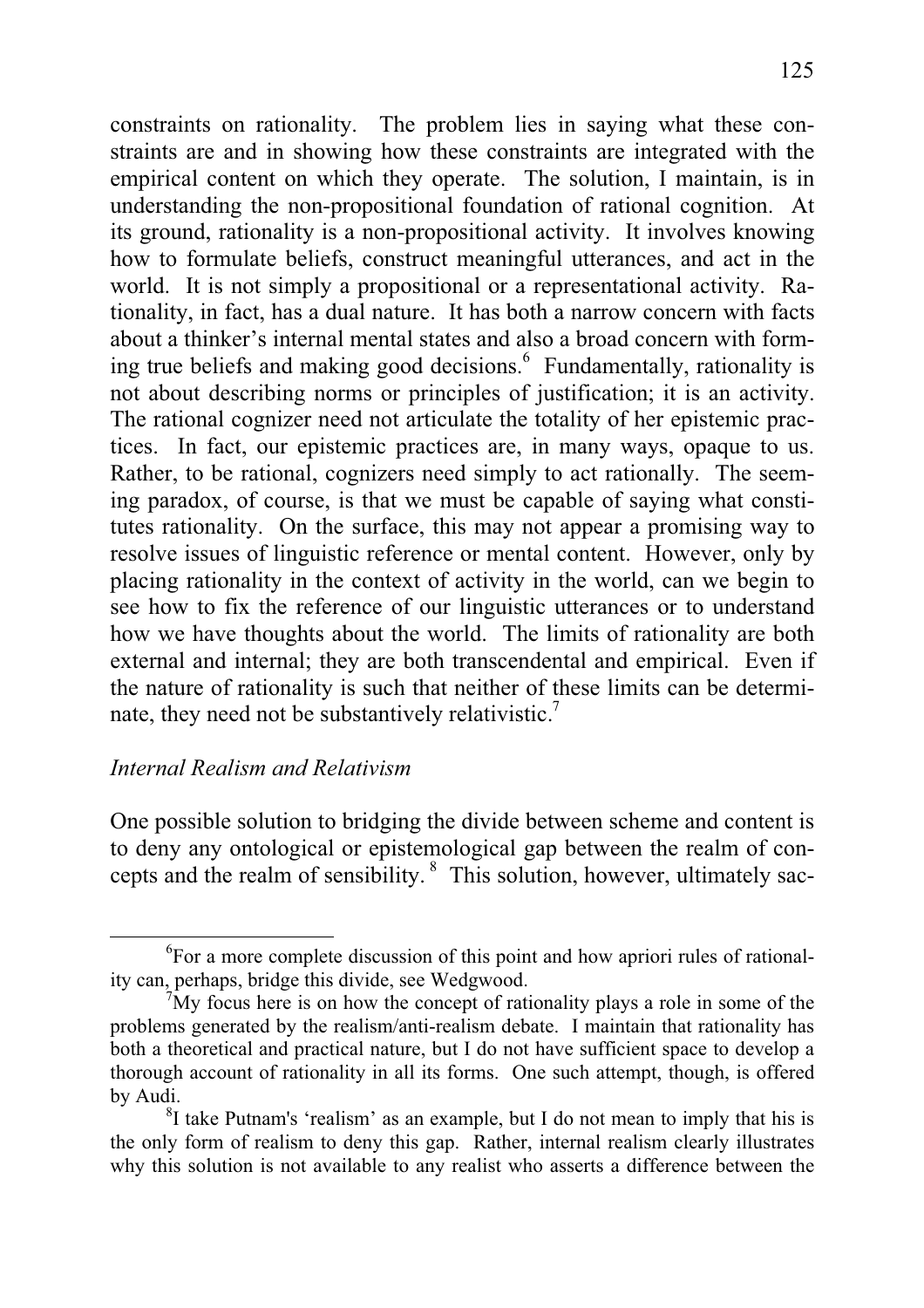rifices the external realm as the arbiter of our beliefs. For these so-called realists, empirical content acts as a constraint on our conceptual capacities; it is what provides concepts with their significance. Yet if experience is some non-conceptual 'given,' if it is what Sellars calls a 'selfauthenticating nonverbal episode' (Sellars 1963, 169), then the problem becomes how these episodes provide some epistemic foundation for further inferences. Sellars' insight into the 'myth of the given' is to point out that '*instead of coming to have a concept of something because we have noticed that sort of thing, to have the ability to notice a sort of thing is already to have the concept of that sort of thing, and cannot account for it*' (Sellars 1963,176). In other words, concepts allow us to order experience, but they cannot be grounded in non-conceptual 'givens.'

The dilemma is which of two options one ought to pick: (1) maintaining that experience is itself conceptual and, thus, dependent on (or interdependent with) cognition, or (2) maintaining that independent reality exerts an influence on thought. The problem with the first option is that we lose contact with the empirical realm, leaving the conceptual realm completely unfettered from the world. The problem with the second option is that since judgment can only include what lies within the conceptual realm, the non-conceptual cannot serve as a reason. Internal realism, like many neo-Kantian/neo-Wittgensteinian options, proposes a third option: a complete denial of the epistemic gap between mind and world. The real advantage of internal realism is that it recognizes that we can no longer maintain a firm Cartesian divide between mind and world. The disadvantage is that internal realism fails to recognize that we cannot deny this gap entirely. The so-called solution of thoroughly merging mind and world is not only incapable of grounding any sort of realism, it cannot establish an external constraint sufficient to head off a substantive relativism of reference and cognition. It fails to establish what realism must establish: some meaningful difference between mind and world--and some meaningful connection between them.

 I believe Putnam is right to start from the position that 'there is no God's Eye point of view that we can know or usefully imagine; there are only the various points of view of actual persons reflecting various interests and purposes that their descriptions and theories subserve' (Putnam 1981, 50). This commitment leads to a particular problem for realists: how objects of the world function as constraints on belief. Because Putnam de-

way things are and the way we take them to be. For other examples of this see Moser 1993, 100-105 and McDowell 1994, 24-45.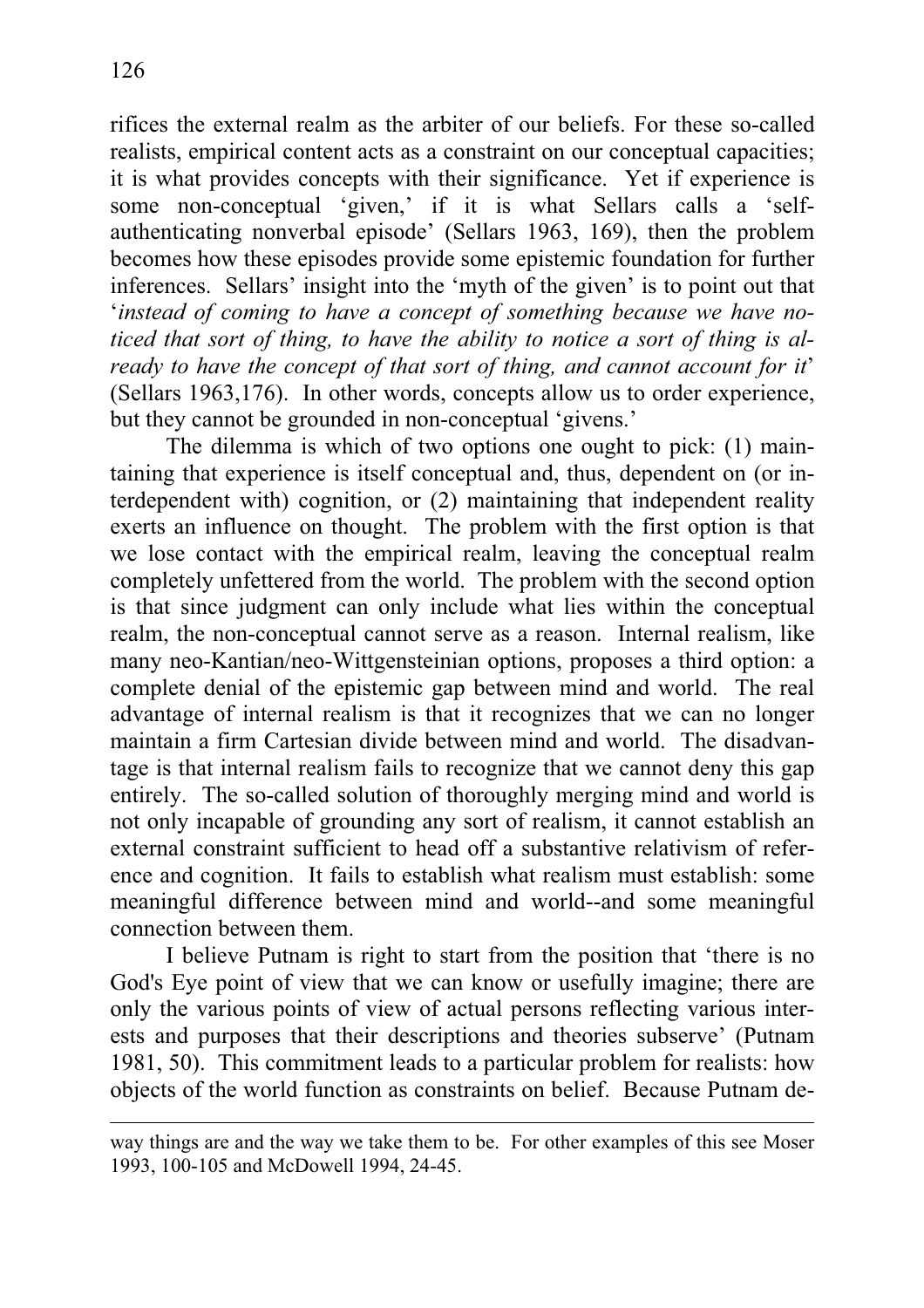nies the gap between mind and world, objects do not exist outside conceptual schemes, and hence, internal realism is unable to acknowledge a difference between the way the world is and the way we think about it.

 While Putnam notably claims that meanings just ain't in the head, he nonetheless argues that reference can be determined only internally, within a language or description. His model theoretic argument demonstrates that the reference of terms can always be reinterpreted without altering the truth-values of the sentences in which the reinterpreted terms occur (Putnam 1981, 22-48, 217-218). He concludes that concepts do not inherently refer at all; rather, concepts are signs that have no reference apart from their use (see Putnam 1981, 18). Because objects correspond to concepts only when actually employed in a particular way by a particular community of users, it is possible within a scheme to say what matches what (Putnam 1981, 52). It just is not possible to do this matching independently of the conceptual scheme in which those objects exist. Nevertheless, Putnam argues that there are external constraints on reference and belief. 'Knowledge,' he claims, 'is not a story with no constraints except internal coherence' (Putnam 1981, 54). The problem is how to make such a claim coherently. Where exactly is the *external* constraint? Although there are no neutral perspectives and although mind and world are interdependent, internal realism's account of 'external' content is insufficient to constrain belief.

Putnam attempts to address this problem by responding to the implicit threat of relativism. The problem with relativism, according to Putnam, is that it considers every conceptual scheme as good as another as long as it is internally consistent. To defeat the relativist, Putnam utilizes Wittgenstein's private language argument (see Wittgenstein 1958, §258), claiming that the relativist cannot distinguish between being right and thinking one is right (Putnam 1981, 122). Although the relativist may attempt to claim that justification relative to a discourse is absolute, there can be, for the relativist, no justification across discourse (Putnam 1981, 121). Furthermore, the relativist supposedly cannot even claim justification within a discourse is absolute. To maintain such justification is to assert that there is in fact some notion of absolute truth. In short, Putnam maintains that the relativist fails to see that some kind of objective rightness is a presupposition of thought itself (Putnam 1981, 124). Ironically, this is the same problem internal realism has: it denies an objective rightness and, hence, cannot produce justification across discourse. Any view that denies an epistemic gap between mind and world can say only what the world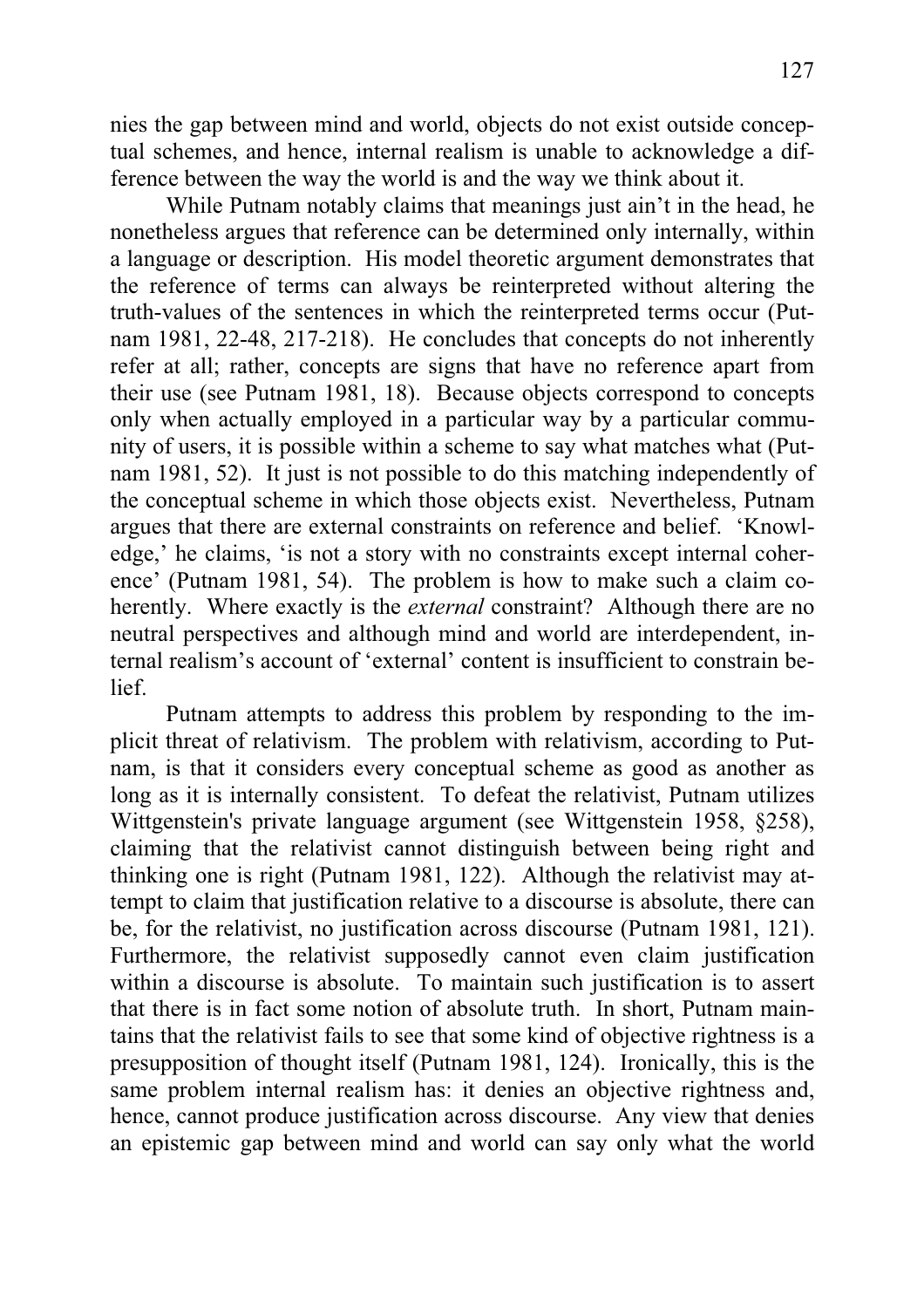looks like from some perspective because there is no world independent of conceptual choices.<sup>9</sup>

The problem is that this is precisely to make the relativist claim that justification occurs only within a discourse; it is to deny an objective fit of concepts to objects in the world. One can never have access to the external inputs that supposedly constrain knowledge. If objects exist only within a scheme of description and if reference can only be fixed from within that description, there is nothing outside of the realm of concepts to constrain the freedom of those concepts. How, then, can the conceptual realm make use of empirical reality or sensible bits of experience in a way that allows external reality to play an explanatory role within a system of judgments?

# *Representation and Rationality: A Guide to Active Objectivity*

The problems that must be overcome if realism is to survive closing the gap between conceptual or linguistic schemes and external content are troubling. If mind and world jointly make up mind and world, our descriptions of the world must be partly constitutive of that world. If all justification must be within a scheme or description, there can seemingly be no *objective* external constraint on knowledge. Hence, objective access to the external world seemingly disappears, and realism appears to dissolve into idealism. What we are left with is the particular perspectives of particular knowers. And since justification across discourse depends on shared epistemic goals and purposes, where these are lacking so to is rational justification. Relativism, then, emerges as a serious threat.

The dilemma here is the same difficult one as before: either assert some unexplainable, non-conceptual access to the world or allow that justification has no constraints external to the conceptual scheme of one's community. The choices are equally unsavory: a philosophically unsatisfying realism or a substantive and indefensible form of relativism. Surely there must some intermediate option, an option that avoids the excesses and sins of both direct realism and relativism. This third option is to reject a God's eye conception of objectivity while insisting on a gap between mind and world (albeit not an unbridgeable gap).

<sup>&</sup>lt;sup>9</sup> According to Putnam: 'The elements of what we call "language" or "mind" penetrate so deeply into what we call "reality" that the very project of representing ourselves as being "mappers" of something "language-independent" is fatally compromised from the very start' (Putnam 1981, 28).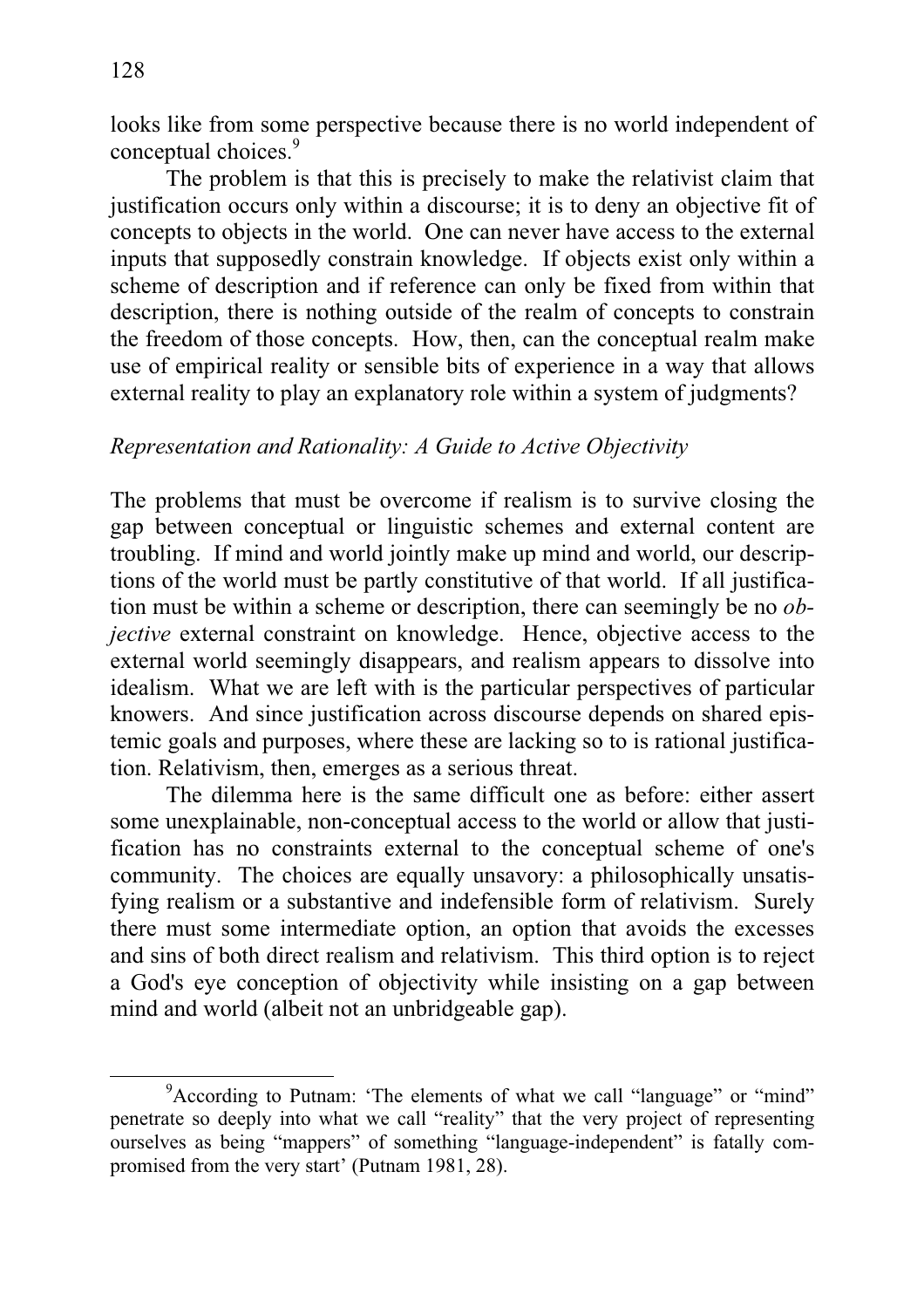This solution demands that we take seriously reason's active engagement with the world. Concepts, to be anything, must be applied in our everyday lives.<sup>10</sup> Furthermore, this solution also relies on an apriori conception of rationality as a dynamic, continuously changing source of objectivity. The basic idea is this: rationality is ultimately grounded in a nonpropositional interaction with a world independent of it. While this world is, of necessity, partly constituted by rational cognition, rational thought and activity require a world in which to operate. Our grasp of the world may be heavily propositional and conceptual, but there is more to the world and to rationality than merely what we can think or say about it.

In the remainder of this paper, I will elaborate and explain how rationality operates in producing objectivity. The central task for such a theory of rationality is to explain the objective constraints on cognition while simultaneously acknowledging the inherently subjective features of cognition. The dual elements of objectivity and subjectivity respect the diversity of epistemic goals and purposes that exist while simultaneously providing a ground on which to resist the assertion that all these goals and purposes are all equally good. Apriori conditions of rational cognition establish the ground for making principled distinctions among competing epistemic perspectives. In addition, these apriori conditions provide the needed gap between mind and world. The key to understanding apriori rationality, however, is to recognize that it exists only as an activity within the empirical world. This means that there can be no determinate content for rational beliefs.

So, what makes this view realist? And how in the world does this notion of apriori rationality work, really? In order to explain this, I shall use an analogy with artistic representation. All forms of realism must, at some level, be committed to there being a difference between how things are and how we take them to be. This is as true in art as it is in philosophy: what counts as realistic representation in art is simultaneously rulegoverned and open-ended. Despite the enormous variety of artistic representation (and even the complete lack of representation in many instances), not just anything goes in the realm of art. There are standards for what constitutes 'good art,' and we can say what these standards are. However, like the epistemic, linguistic, and cognitive schemes of various philosophical views, the standards for artistic judgment are likewise internal. For example, all things being equal, it is not legitimate to fault Picasso's *Les*

<sup>10</sup> See Kant 1965, A133/B172-A134/B174; also see Wittgenstein 1958, §201, 217.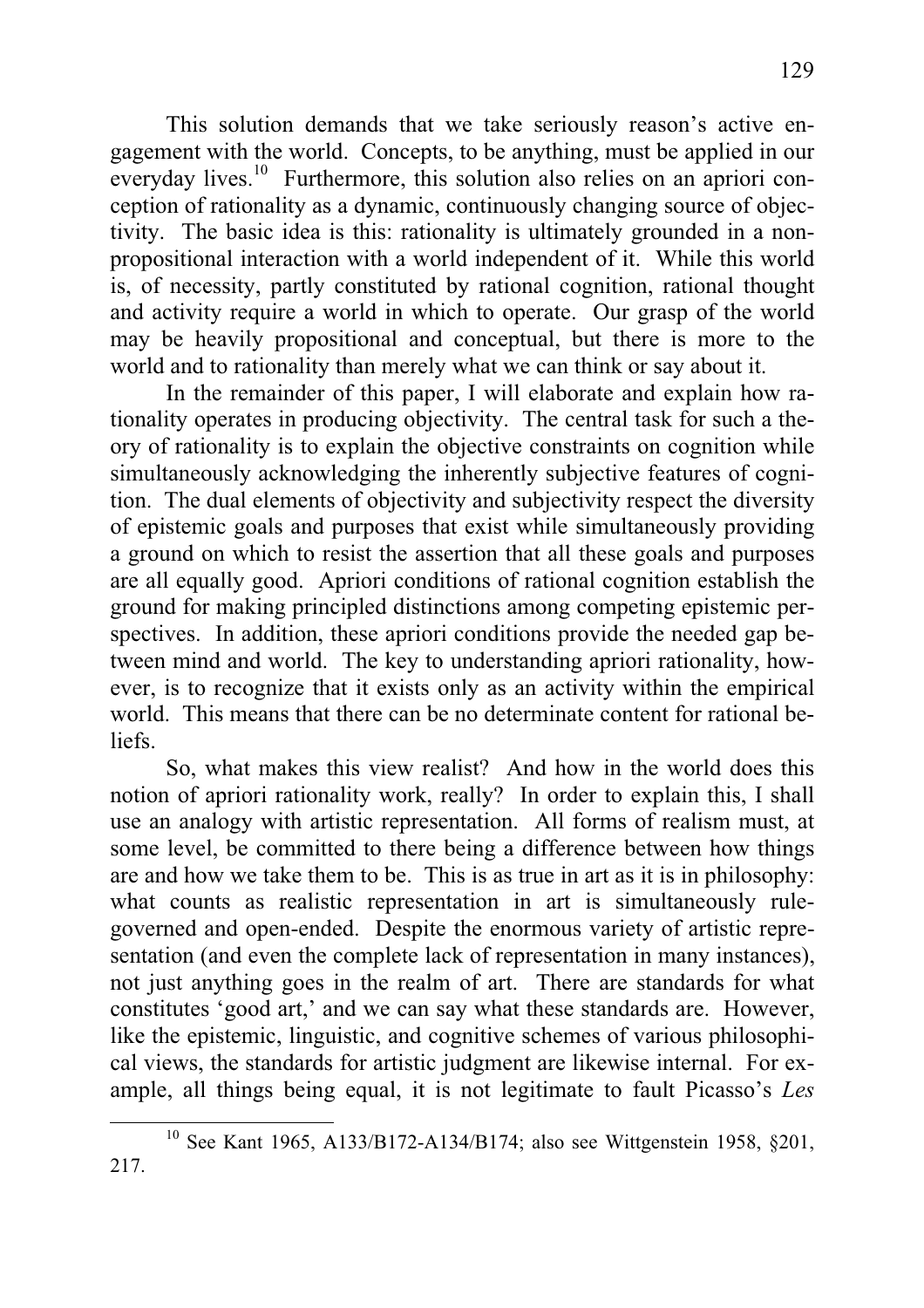*Demoiselles d'Avignon* for not making use of a single perspective. In fact, offering such a criticism shows a fundamental lack of understanding of his work. Similarly, one cannot legitimately criticize Cézanne for failing to provide enough detail in his *Bathers* or criticize Matisse for his surrealistic use of color in *The Dance*. The problem with such criticism is not that it says something false; rather, it is that such criticism fails to address the work within the proper context. Legitimate criticism of any particular work of art must address the standards with respect to which the art is created. The rules for art criticism may be internal to a specific context—and they may often be highly contentious, but art criticism does not allow just any sort of evaluation. Art is governed by rigorous, albeit often indeterminate, standards. What we are willing to consider an interesting artistic problem, or an interesting solution to that problem, may lack the widespread agreement found in other epistemic tasks (e.g., mathematics or physics); nevertheless, there are clear standards for what makes a work of art good, whether that piece be cubist, surrealist, or abstract expressionist. Not just anyone (much less the proverbial five year-old) can pick up a paintbrush and produce work of the quality of Klee's *Twittering Machine*, Munch's *The Scream*, or even Magreitte's *The Treason of Images*.

Are such works, then, bound only by internal standards of aesthetic judgement? Perhaps (but only perhaps) in the realm of purely nonrepresentational work, this may be the case.<sup>11</sup> In the realm of representational art, however, this is certainly not true. Representational art is about how things are (out there, in the world) as well as how we take them to be. Like all re-presenters, artists take the world and filter it in various ways. The key here is that representation must start with the world—and with the limits of one's medium. What the artist does with the world depends, in part, upon her medium, her vision, and her talent. The result can be good or bad or something in between, but the basis for judgment will include not only criteria internal to the method and medium of representation--it will also include the world.

For example, Picasso's *Guernica* is a powerful piece not simply because Picasso was a master at putting paint on canvas. He captured and eloquently expressed events in the world. Without the world, the painting would be quite different--and judged by somewhat different standards. Representational works of art need not be photo-realistic, but they must somehow be tied to the objects and events they represent. *Guernica* is al-

 $11$ This contrast with non-representational work is significant, but I do not here have adequate space to deal with the issues surrounding non-representational work.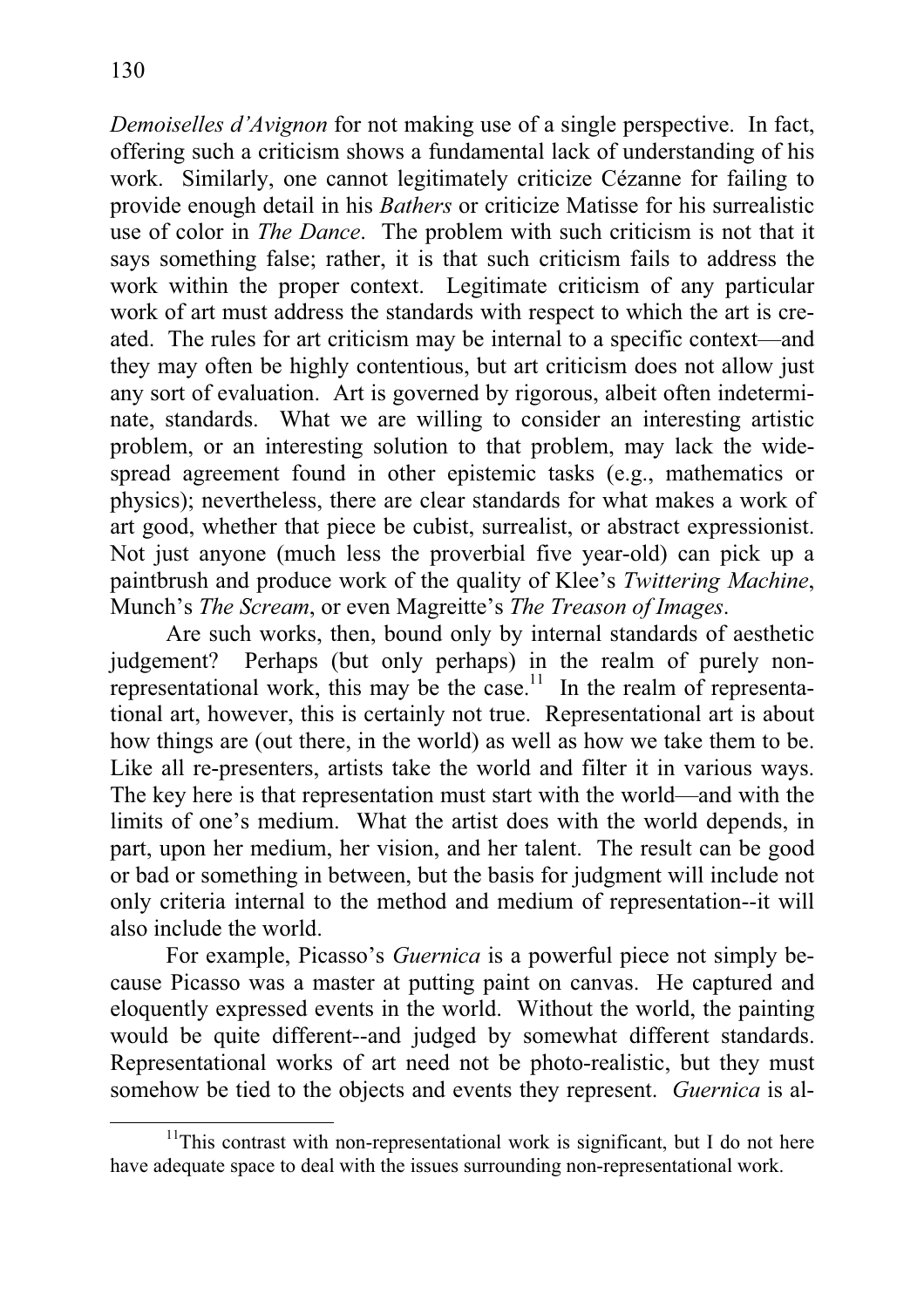most universally taken to be a powerful representation and denunciation of the violence of war. But how is it that we so clearly recognize this in a piece lacking in literal representation? Prior to the  $20<sup>th</sup>$  Century, few people would have acknowledged *Guernica* as a skilled representation of war. Few would have seen the representational qualities of Duchamp's *Nude Descending a Staircase No.2*. In part, this is the case because only recently is there widespread acceptance of the idea of multiple perspectives and the idea that our cognitive structures are partially constitutive of objects. Today, however, most people, at least in industrialized societies, recognize some obviousness in the claim that the world is partly what we take it to be. We learn to see the world in certain ways, and art reflects and pushes the boundaries of how we see and represent the world in which we live.

Beyond the realm of art, this interdependence of mind and world has clear application in the claims of quantum mechanics, where the act of observation influences the event. Similarly, in fields such as cognitive psychology, the assumption is that our thoughts dictate our reality in substantive ways. What the facts mean is what we take them to mean, so that the mind and world really do jointly make up the mind and the world. The result is that what counts for realism, or even common sense realism, is neither clear nor immutable. What it means for your average cognizer to be a realist is not absolutely determined any more than the content of, say, specific paintings are absolutely determined: who paints the painting makes a difference, even when the painters are working from the same scene. Realism is not determinate in its content. Even our everyday theories about the world serve as theories concerning what it means to be a realist.

 But why should this matter? How could noting the flexibility of realism possibly save us from a substantive relativism? Would this not, in actuality, defeat claims of there being a difference between the world and how we perceive it? If realism cannot be divorced from the ways we talk about it, why is this not merely to assert a version of idealism or antirealism? If reality is knowable only from within cognitive structures, why do we not lose the epistemic constraint provided by a realm outside of cognitive content? Precisely due to their interdependence there *is* a distinction between cognitive structures and empirical events; it is just that the gap between them is not nearly as wide as it has typically been portrayed.

The form and matter of cognition cannot be meaningfully divorced from one another, even in theory. However, they can be distinguished from one another by examining rationality *in situ*. The concept of realism by which we attempt to hold onto ordinary objects like tables and ice cubes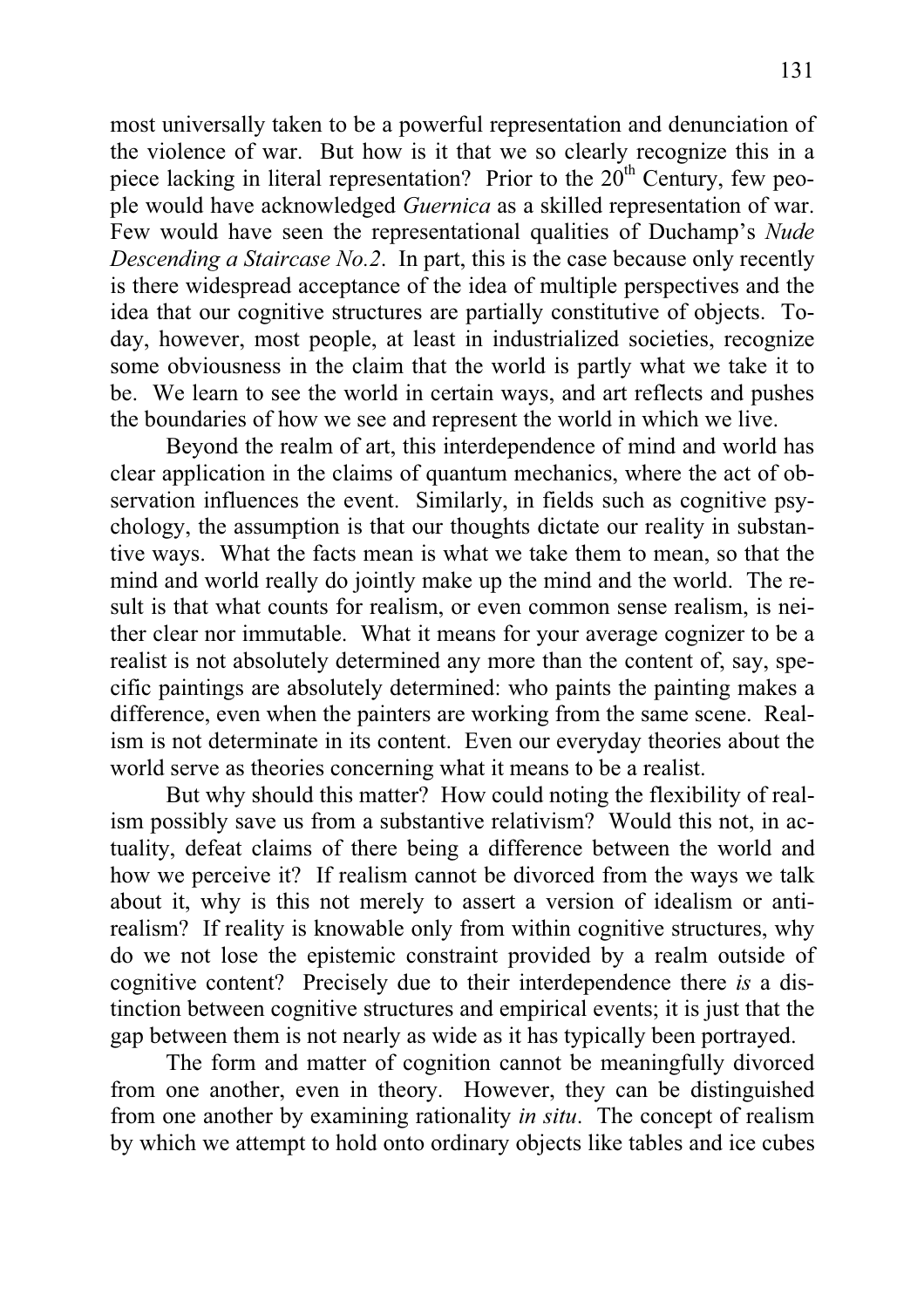depends on the structure of our epistemology. What beliefs we hold, the coherence of those beliefs, and how they serve to account for experience determines much of our ontology. For example, it is obvious to someone versed in modern chemistry that ice cubes are composed of water molecules or  $H_2O$ , but such obviousness is contingent. It depends upon the person living in a society in which molecular theory is understood and accepted. Despite the fact that few of us ever 'experience' the elements of the periodic table, there are sensory impressions be better understand through the hypostatization of these objects. However, the range of empirically viable options for such a metaphysical ordination are limited by more than mere sensory inputs or empirically grounded epistemologies. Because our methods of constructing experience are constrained by apriori limits on rational belief, experience is not simply what we make of it. The general constraints on rational cognition transcend empirical limits, although their interpretation cannot.

These issues of representation have a parallel in art. A painting of a tree can take various forms depending on the artist (i.e., the painting could be impressionistic, expressionistic, realistic, and so on), but there are limits beyond which the painting will cease to represent a tree. Similarly, in the realm of mental representation, my internal mental states, my subjective experiences, and my ways of relating experiences may make a particular judgment or action rationally permissible for me, but there are limits to what I can *rationally* believe. While the limits inherent in painting may be very different from the limits inherent in sculpture or in photography, each of these mediums has its own limits, and these limits are independent of the particular artists who utilize them. In the same way, different epistemic perspectives set different constraints on rational belief and action, but there are further limits beyond which we can no longer recognize beliefs and actions as rational. In both art and cognition, the limits inherent in the activity are not all that we must respect; there is also the world, the 'given' that must be confronted. Not just anything goes in the realm of art or in the realm of rationality; yet what is permissible cannot be decided merely from the actual activity of creating art or of rationally encountering the world. Within the realms of art and cognition, there is a difference between good and bad art or good and bad cognition. Yet, such standards can be articulated only in actual practice.

 A further example of this point can be found in anthropology. Recently, the *Journal of Human Evolution* published an article arguing that modern human behavior developed much earlier than previously accepted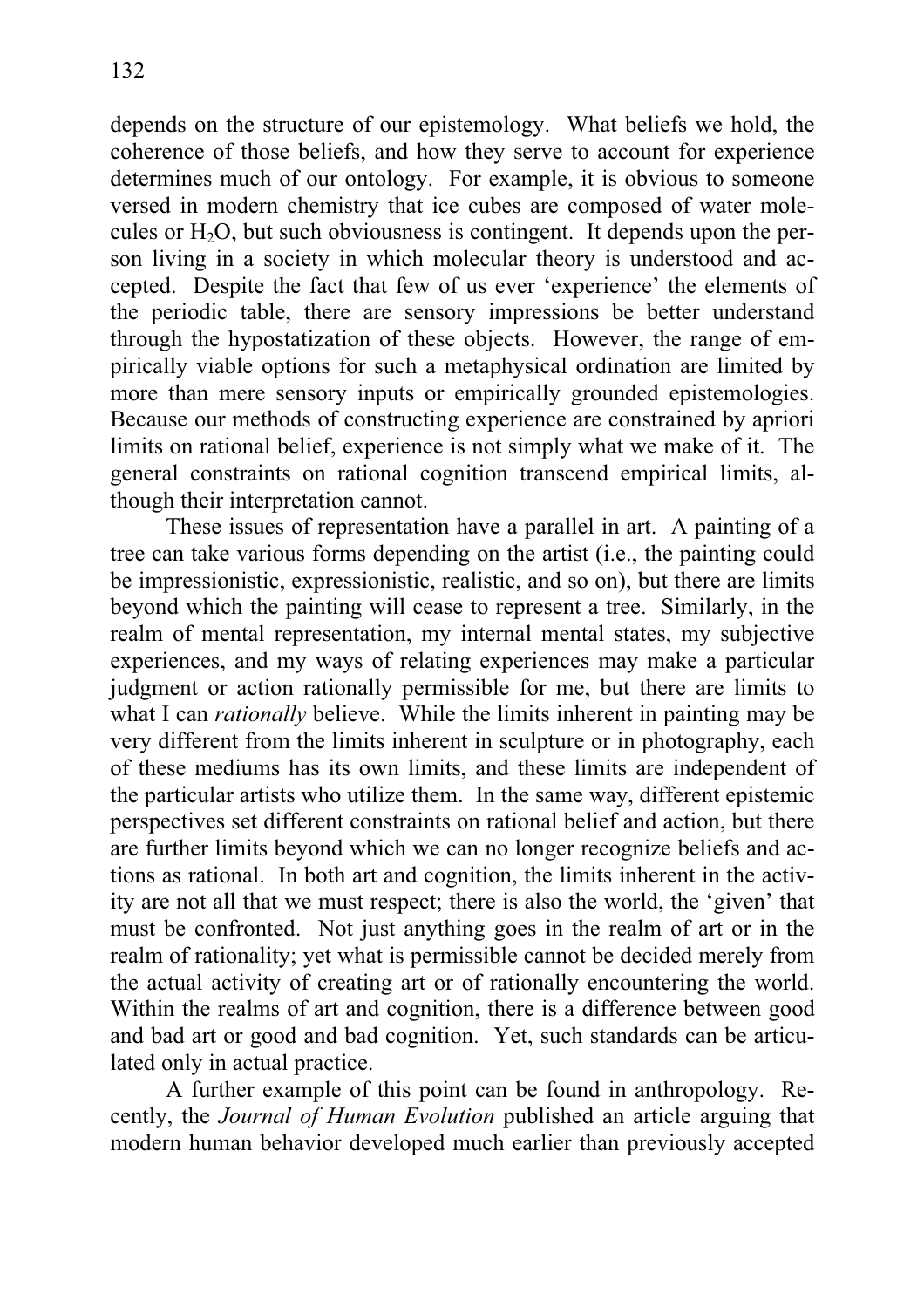(more specifically, 70,000 years ago, not 40,000 years ago) (see Henshilwood 2001). The evidence for this claim lies in the discovery of 'formal bone working, deliberate engraving on ochre, production of finely made bifacial points and sophisticated subsistence strategies' (Henshilwood 2001, 631). Such activity is taken by Henshilwood and his associates to indicate the presence of rational thought, but it does so only because anthropologists operate with a pre-conceived understanding of rationality and human behavior. There are some things (e.g., deliberate use of toolmaking technologies and expressions of symbolism) that are not found in the absence of rational thought; therefore, these people must have been rational. Anthropologists' understanding of rationality, in effect, sets the limits of who is and is not considered rational. The concept of rationality here is not absolutely determinate. There are no necessary and sufficient conditions on rationality. However, it does show that there are conditions which set the limits of what we understand as rational behavior. For the interpretation of the data, or more broadly, for the interpretation of experience, we need not only the specific empirical concepts and rules for ordering our experience, we need some further apriori constraints on what counts as a *rational* synthesis of experience.

 Anthropology, like any science, is empirically grounded. The concept of rationality used by those investigating the origins of human behavior need not be transcendental. It may just be the case that societies have working definitions of rationality, definitions that fit within our current theories but that are purely a product of whatever theories we endorse. While a posteriori foundations may be acceptable within various scientific theories, they cannot be universally acceptable. If rationality is merely what we decide or believe it to be, then there can be only internal standards for rational cognition. Objectivity and normativity require some standards across various perspectives, even if those standards are not entirely determinate. There are limits beyond which I can no longer view a person as rational.

Take, for example, the Principle of Charity. When I interpret someone's utterances, I should do so in such a way that her beliefs come out mostly true. Someone who holds too many contradictory beliefs will be unintelligible. Further, the person who holds too many contradictory beliefs will have trouble coping with the world. To make a claim to rationality in this instance is to violate a very basic understanding of the normative limits on belief and action. The specific content of those beliefs and actions may vary greatly, but the most general attributions of rationality al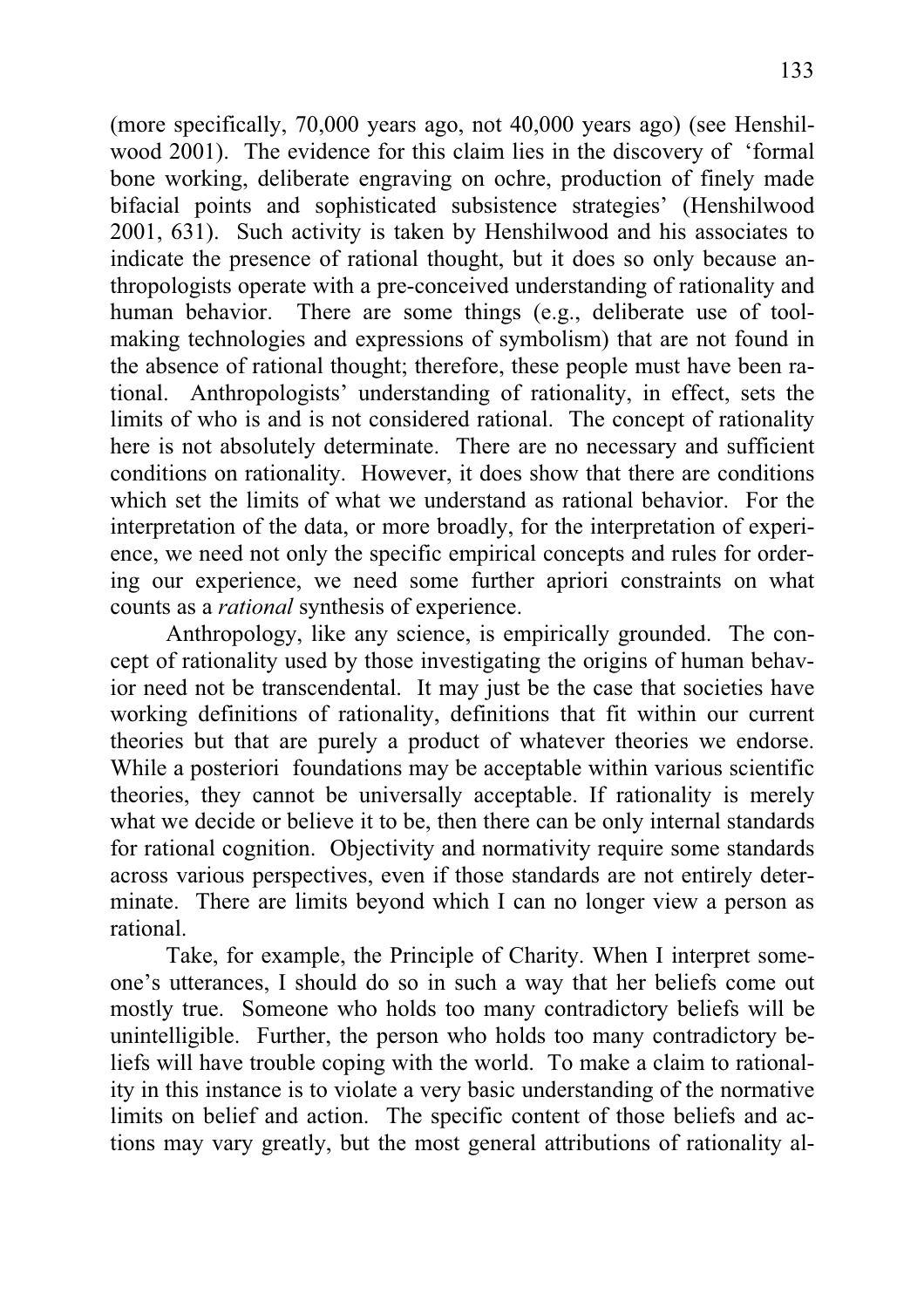low for this flexibility of content. What such attributions do not allow is too wide a divergence from basic constraints such as the requirement that we hold largely consistent beliefs or that we attribute qualities to objects. Such constraints function as absolute limits beyond which rationality cannot go. They are the ground for specific rules of rationality that are exhibited through evidence of activities such as the bone working or engraving recognized by anthropologists.

 Taking the law of non-contradiction and subject-predicate attributions as examples of these general apriori constraints, it is still the case that our application and interpretation of them will, of necessity, be grounded in concrete epistemic perspectives. These constraints only operate in the context of encounters with the world, but how they are applied is openended. There are no determinate applications or interpretations of rules. So, why is this not merely to push the relativity back a further level? Wittgenstein's metaphor of the spade hitting bedrock is a good one here. What fixes the interpretation when explanations have been exhausted? What does one say when asked to defend interpretations of apriori rules of rationality, of linguistic utterances, of mental content? One says, this is simply what I do. The context makes all the difference here because rationality must always have a context. Less directly, but more clearly, perhaps, the answer goes back to the flexibility, as well as the inflexibility, of realism. What the world is may depend, in part, on how I represent it—or on how the artist paints it. However, the world cannot be just anything I, or the artist, or the anthropologist want it to be. Similarly, 'rationality' can mean many things, but it cannot mean just anything. For each of these concepts, their limits can be found by placing them in the context of lived experience and knowing how.

What it means to be rational and what it means to be a realist, then, is contextually determined in actual living. And this is the heart of *in situ* rationality. A child does not grasp certain principles of rationality prior to *being* rational. And what determines the references of our thoughts and language is not determined prior to the use of cognition and language for certain purposes. Human activity and living in the world is the foundation. Cognition is partly about judgment, but it cannot be entirely a matter of judgment for humans are capable of activity prior to judgment. Besides, judging is itself an *activity* of interpreting rules, an activity which has no further rules for how to apply the rules it does. The context, then, becomes central to the judging. The context provides the content without which apriori rules of rationality are useless. While the apriori limits of rationality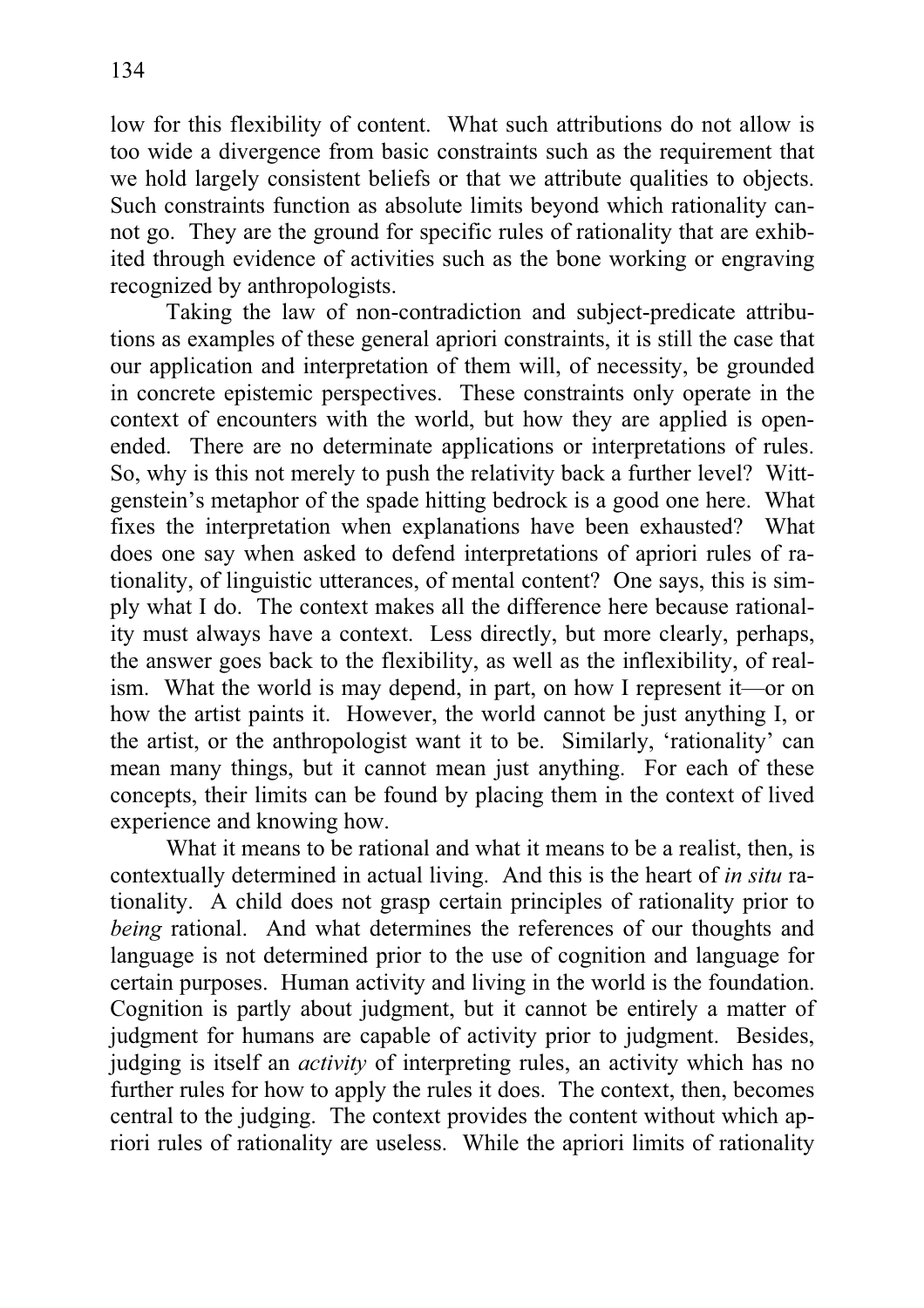fix the range of interpretations, the context of my experience—of my interaction with the world around me—fixes the reference of my thoughts and utterances. However, neither apriori constraints nor external content does so in an absolutely determinate manner. Rationality is ultimately an interaction of the two, and neither its nature nor its content can ever be specified in its entirety. It need not be; it is simply evidence of human activity.

#### **ABSTRACT**

For some time now, there has been disagreement about the gap, or lack of one, between conceptual schemes and non-conceptual content about the world. In order to avoid problems highlighted by the so-called Myth of the Given, many philosophers deny such a gap. I argue, however, that to deny this gap is to commit oneself to relativism, regardless of how forcefully one resists. There is, however, also a problem with asserting a gap between the way the world is and how we take it to be: to explain how conceptual schemes incorporate nonconceptual content. The solution is a conception of rationality that refuses to divorce the theoretical aspects of cognition from the activity of reason in the world. In short, mind-world connections must always be taken on a case-bycase basis.